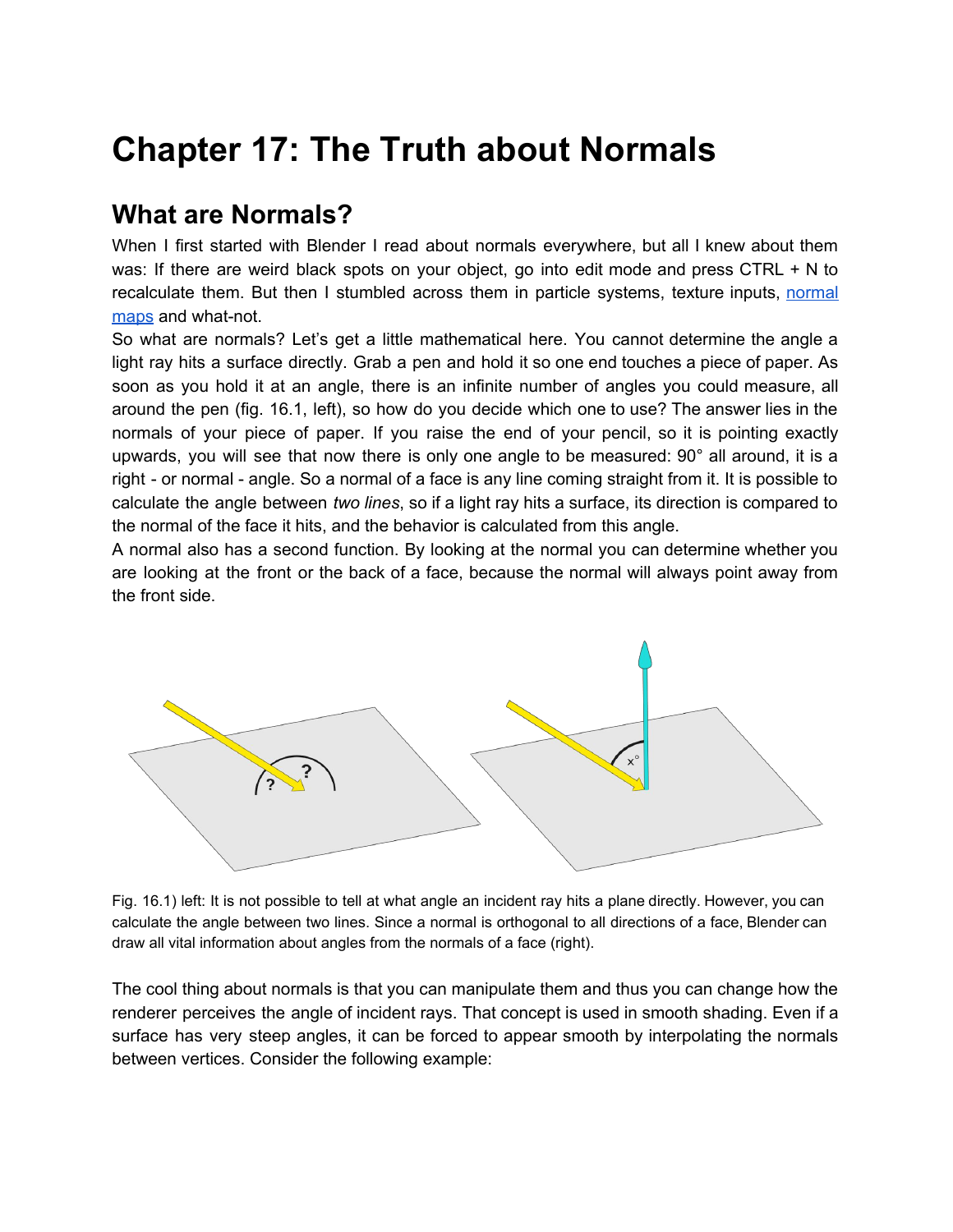

Fig. 16.2) On the left the normals of a corner of an object when shading is set to flat. On the right the same object with smooth shading. The direction of the normals gets interpolated for each shading point.

So by interpolating the normals an angular surface can look rounded. In Cycles, the effect applies not just to the look of a surface but also on the way light is traveling, ie. how it reflects and refracts:

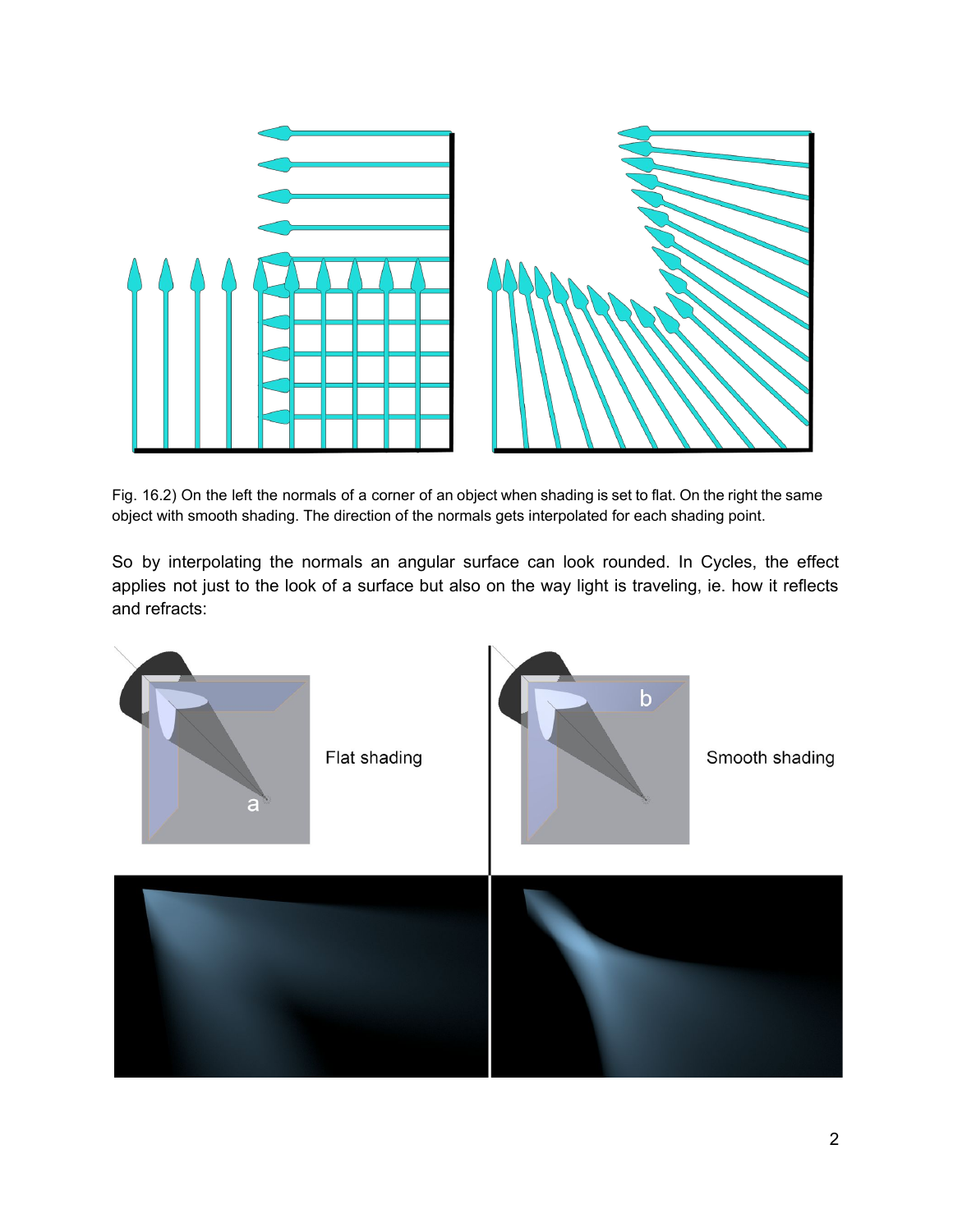Fig. 16.3) The effect of smooth shading on reflections. On the top the setup - a spot lamp (a), diffuse ground and a model of a corner made from two faces with a glossy shader set to sharp (b). On the left with flat shading for the corner object, on the right with smooth shading. On the bottom left the corner was set to flat shading. The light was reflected as expected from a mirror. On the bottom right the corner's shading was set to smooth. You can see that the outline, where the light hit the corner was sharp, but the reflection behaves as if it was produced by a concave mirror.

Not just faces have normals but also vertices. For vertices the direction of the normal is determined by the adjacent faces. You can visualize them directly in Blender by going into edit mode, then to the properties panel (N-Menu) where you will find symbols to visualize the normals in the *Mesh Display* section:



Fig. 16.4) Vertex normals (blue) and face normals (turquoise) visualized in the Blender viewport by clicking on the corresponding symbols under Normals.

## **Normal Maps**

As you can see, the direction of a normal is not carved in stone. Interpolation due to smooth shading is one example where the normals of a surface get changed. But you can also influence the local direction of a normal directly, using a texture or so-called normal map. The three color channels of the texture will influence the three vector components of the normal (Red: X, Green: Y, Blue: Z).

Let's have a look at the math behind normals. As you can see in fig 15.1, the angle in which a ray hits a surface is determined by the angle of the normal at the exact spot the ray "arrived", called a shading point. Faces - if shaded smooth - have an infinite amount of normals, but each shading point has only one. So let's look at that single normal. The angle at which a ray hits a surface is calculated by the angle between the ray and the normal (See fig. 16.01). This and the material settings influence the behavior of the ray after the collision. The easiest example is a perfectly glossy surface, because there is no coincidence factoring in on the behavior of the rays. If it hits a plain surface, its angle of incidence equals the angle of reflection. If you plug the normal output of a geometry node into the color of an emission shader (node setup in fig. 16.5), you can see the normals expressed as colors Red represents X, green Y and blue Z.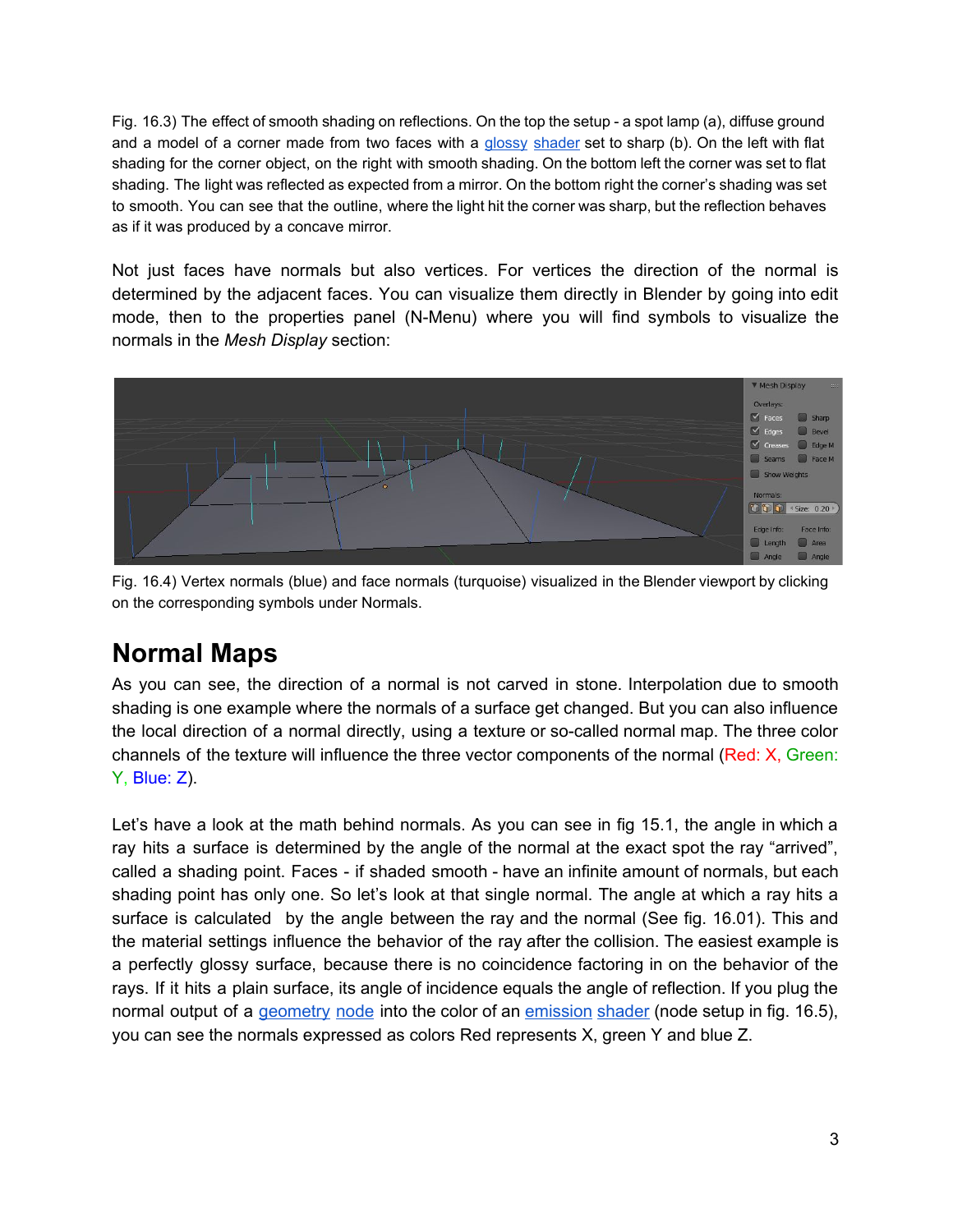

Fig. 16.5) The normals of an object can be visualized by plugging the normal output of the geometry node into the color input of an emission shader. Using the Node Wrangler addon you can achieve this quickly by holding Ctrl+Shift and left-clicking the geometry multiple times. Red denotes the local X-axis, green the Y-axis and blue the Z-axis. On the black parts on the model, all normals point into negative directions.

If you use a normal map node in your material, the angle of individual shading points can be altered, using the color information as vectors (fig. 16.6). So the surface is pretending to point in a different direction than the geometry declares. To determine how much and in which direction the resulting normal is altered, Cycles looks at the color information. Since there is nothing actually sticking out of the surface, it will only work from fairly flat angles (fig. 16.5), but in those cases it actually works pretty well.

The effect of a normal map is more convincing from steep angles as for shallow angles the lack of geometry becomes evident:



Fig. 16.6) Bottom: An example of a normal map and its application. Top left: A scene with where the bumps were modeled, it contains 270.000 polygons. Top right: The same scene using a normal map, only 930 face. For very flat angles, the missing geometry becomes evident.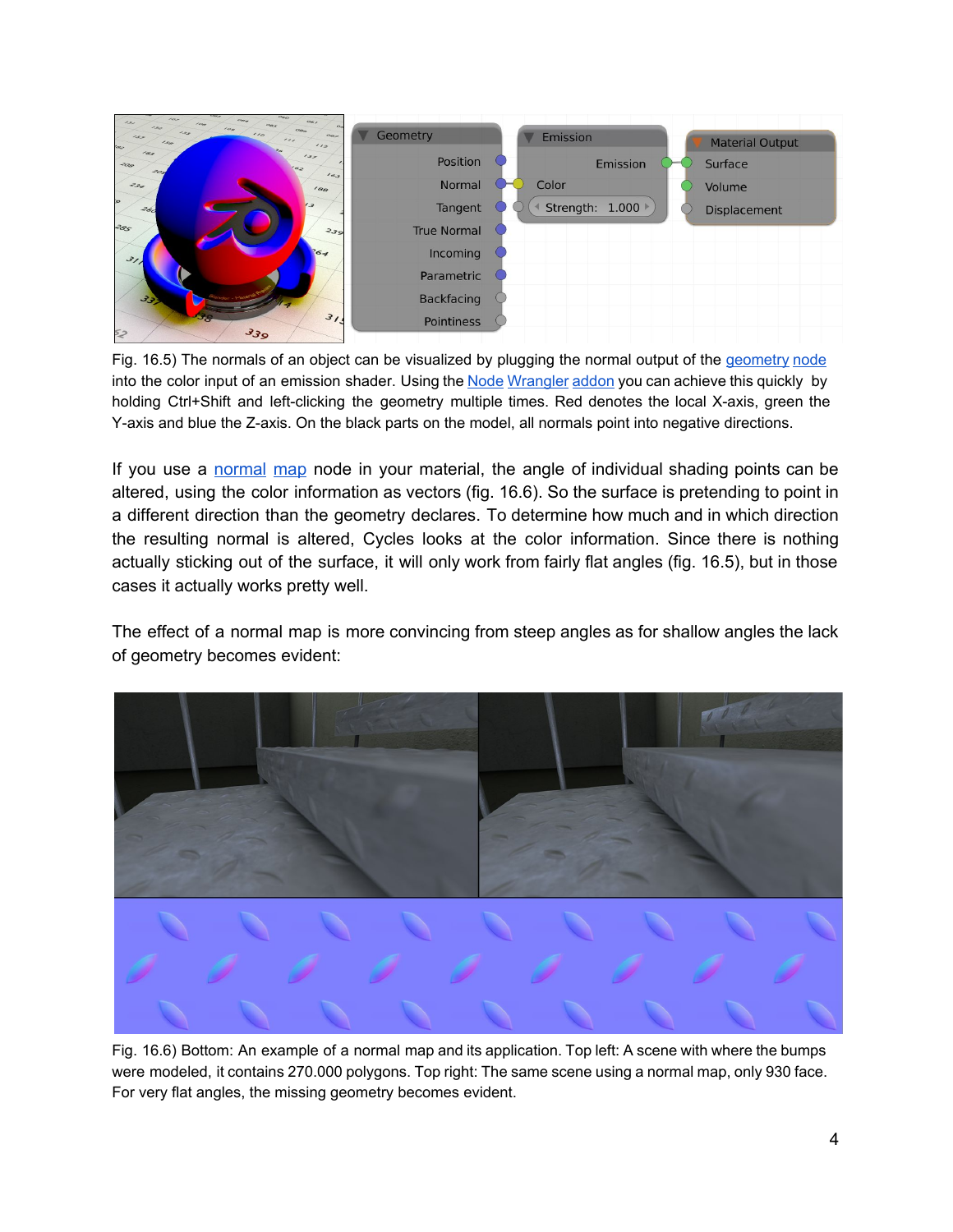The normal map (bottom) was created by placing simple plains under each surface of the stairs and baking the high resolution geometry as a normal map onto them.

The mostly blueish colors you see in fig. 16.5 make up a tangent space normal map, where a value of 0.5 for red  $(X)$  and green  $(Y)$  is considered straight up and a blue usually has a value of 1.0 as it is only needed for normalization purposes. At a pixel with red, values smaller than 0.5 the normal direction will be shifted to the left, values higher than 0.5 make it point to the right:



Fig. 16.7) Array of pixels that represent normals, just the red channel. Values smaller than 0.5 make the vector point to the left, values higher than 0.5 make it point to the right and exactly 0.5 is straight up.



Fig. 16.8) Normalmap baked from a hemisphere. On the left the original model with real geometry. The colors represent the direction of the real normals. On the right the baked normal map. The red and green channels form gradients from left to right (red) and bottom to top (green).